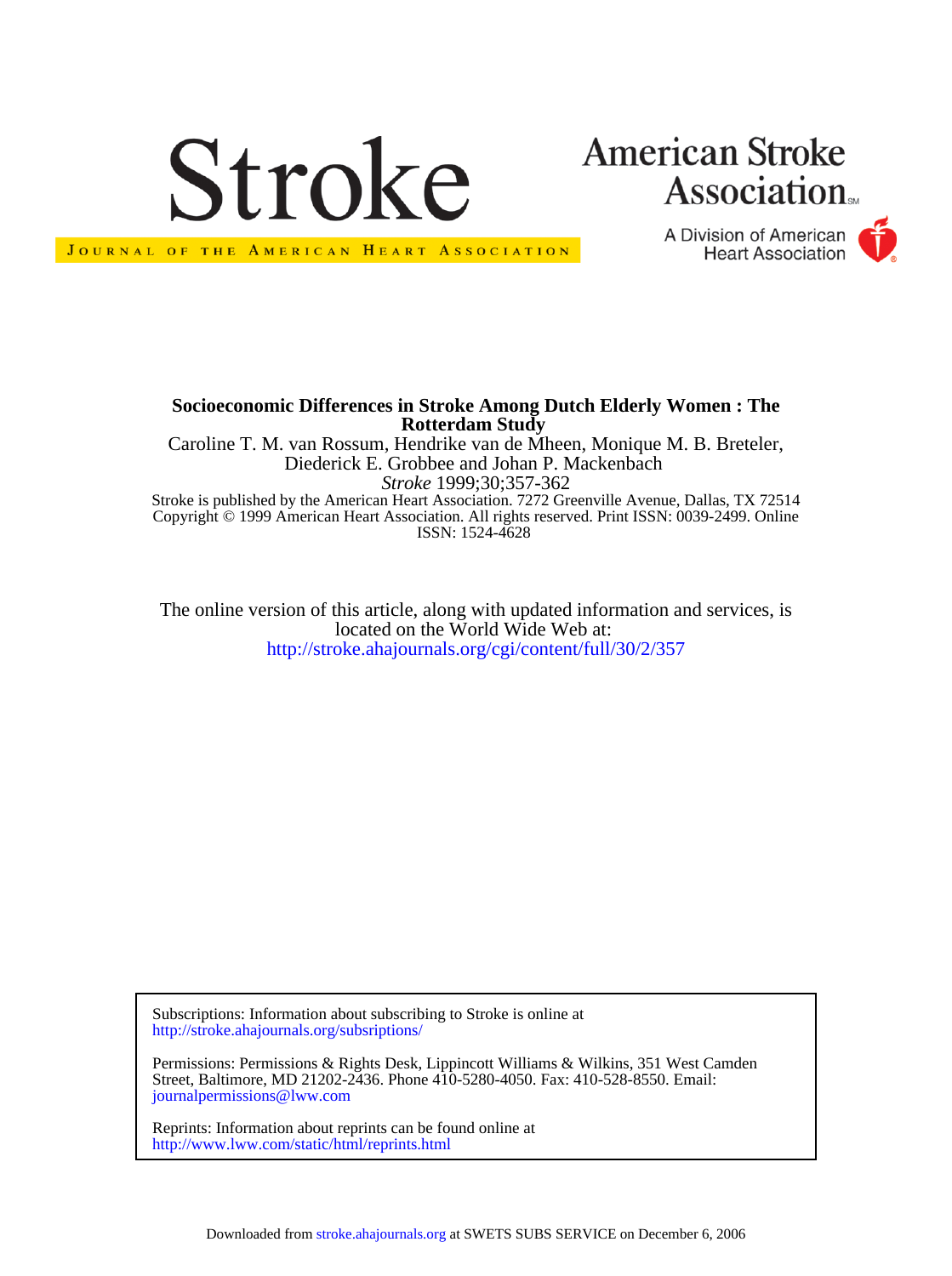# **Socioeconomic Differences in Stroke Among Dutch Elderly Women The Rotterdam Study**

Caroline T.M. van Rossum, MSc; Hendrike van de Mheen, PhD; Monique M.B. Breteler, MD, PhD; Diederick E. Grobbee, MD, PhD; Johan P. Mackenbach, MD, PhD

*Background and Purpose*—We sought to assess the association between socioeconomic status and the risk of stroke among elderly women.

*Methods*—The association between socioeconomic status and stroke emerged in cross-sectional and longitudinal data on 4274 female participants of the Rotterdam Study, a prospective, population-based, follow-up study in the Netherlands among older subjects.

- *Results*—A history of stroke was more common among women in lower socioeconomic strata. The same trend was observed for the relationship between the lowest socioeconomic groups and the incidence of stroke. Risk factors for stroke were not related to socioeconomic status in a consistent manner. Smoking, history of cardiovascular diseases, and overweight were more common in lower socioeconomic groups. However, socioeconomic differences in hypertension, antihypertensive drug use, prevalence of atrial fibrillation, and prevalence of left ventricular hypertrophy were not observed. The complex of established risk factors could only partly explain the association between socioeconomic status and stroke.
- *Conclusions*—There is a strong association among elderly women between socioeconomic status and stroke. The association could only partly be explained by known risk factors. Our findings indicate that not only the actual risk profile but also risk factors earlier in life may be of importance. **(***Stroke***. 1999;30:357-362.)**

**Key Words:** aged ■ risk factors ■ socioeconomic factors ■ stroke

Stroke is a major contributor to cardiovascular mortality<br>and one of the most important causes of disability in the Netherlands.1 Several studies have shown that people with a lower socioeconomic status are at greater risk of cardiovascular morbidity and mortality.2 The lower socioeconomic groups also appear to have more risk of dying of a stroke.3–15 Most of the evidence for the association between socioeconomic status and stroke is based on studies of stroke mortality and its geographic variations.4,10–15 Studies on this association at an individual level have been performed mainly among middle-aged men. Because cardiovascular morbidity and mortality generally decrease in younger age groups and an increasing proportion of the population is reaching advanced age, health inequalities among elderly people are an important public health concern. This applies especially to women, because in contrast to coronary heart disease, stroke together with its associated invalidity is, in absolute numbers, more pronounced among older women than among men.16

We examined the association between indicators of socioeconomic status and the prevalence and incidence of stroke among elderly women. We also studied the association between socioeconomic status and the main risk factors for stroke among elderly women.

### **Subjects and Methods**

#### **Study Population**

The Rotterdam study is a prospective, population-based, follow-up study of the determinants of chronic and disabling cardiovascular, neurogeriatric, locomotor, and ophthalmologic diseases among persons aged  $\geq 55$  years, living in one defined geographic area in Rotterdam, Netherlands.17 The present analysis focuses on female participants, totaling  $4878$  women (response rate=78%) at baseline. Of these women, 188 (4%) did not sign an informed consent to allow collection of data from their medical records. In addition, at the time of this analysis 416 persons had not (yet) been completely followed up because of link-up problems between their general practitioners' medical records on their computer systems and our computerized registration system. Thus, on April 1, 1996, completed follow-ups were available for 4274 women, covering an average period of 4.0 (SD, 0.8) years.

*Stroke* **is available at http://www.strokeaha.org**

Received September 21, 1998; final revision received November 17, 1998; accepted November 17, 1998.

From the Departments of Epidemiology and Biostatistics (C.T.M. van R., M.M.B.B., D.E.G.) and Public Health (C.T.M. van R., H. van de M., J.P.M.), Erasmus University Rotterdam, and Julius Center for Patient Oriented Research, Utrecht University (D.E.G.), the Netherlands.

Reprint requests to Caroline T. M. van Rossum, Department of Epidemiology and Biostatistics, Erasmus University Rotterdam, PO Box 1738, 3000 DR Rotterdam, Netherlands. E-mail vanrossum@epib.fgg.eur.nl

<sup>© 1999</sup> American Heart Association, Inc.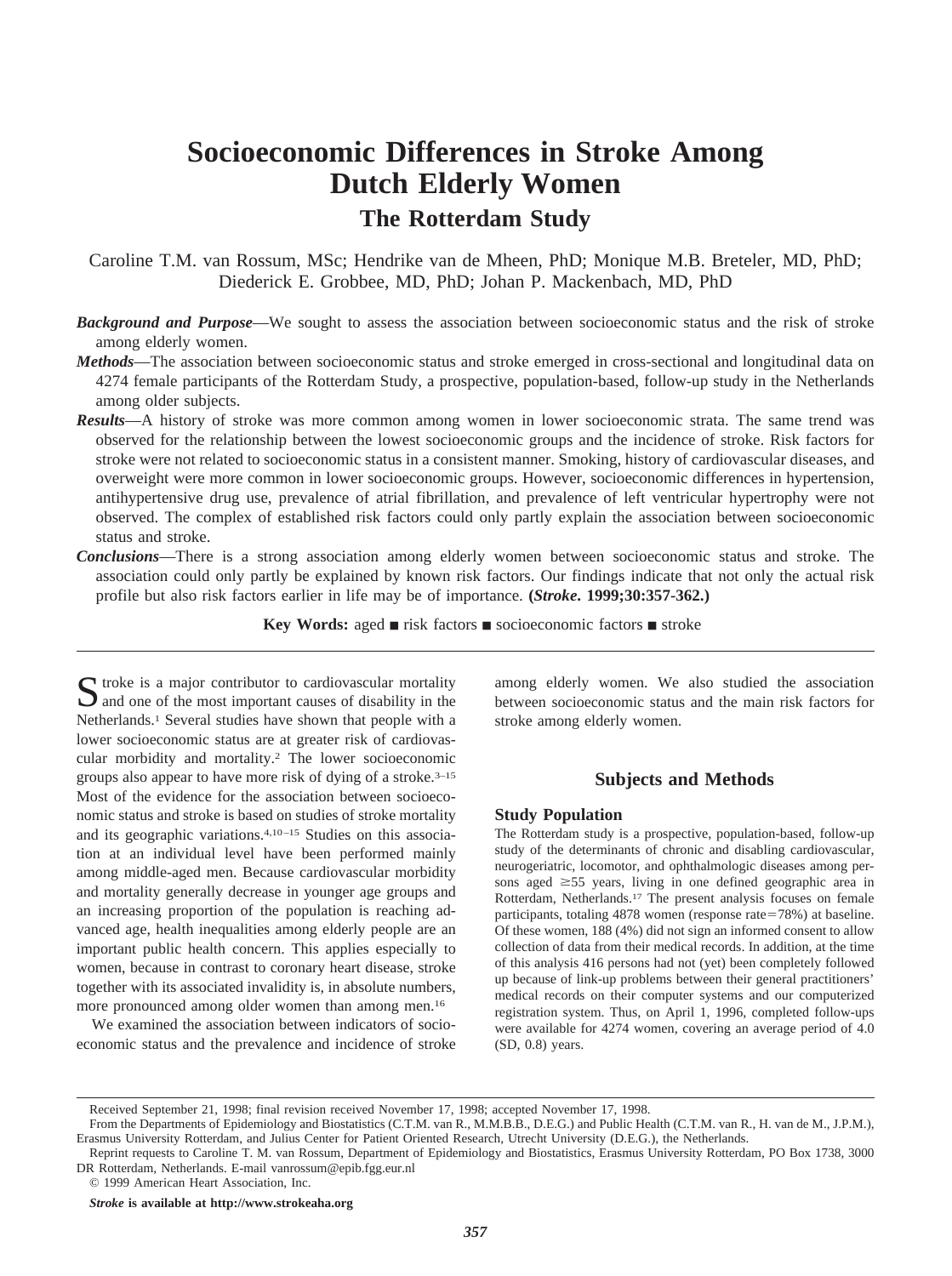#### **Measurements**

Trained interviewers obtained information on education, occupation, and income as indicators of socioeconomic status during a home visit at baseline of the study (1990–1993).

#### *Education*

The participants were asked about their formal education, the number of years in each type of education, and whether education had been completed. From this information, the attained highest level of education was defined and classified into 4 categories: primary education; lower/intermediate general and lower vocational education; higher general and intermediate vocational education; higher vocational education and university.

#### *Occupation*

For this analysis we classified women on the basis of the current or last occupation of the head of the household. Partners were assumed to be head of the household when women lived with a partner or were widowed. We assume that this is a plausible assumption for our elderly population. Other women, divorced or without partner, were themselves considered to be head of the household. The classification was set up according to the international Erikson-Goldthorpe-Portocarero scheme.18,19 Four levels are distinguished: higher- and lower-grade professionals; routine nonmanual employees; small entrepreneurs; and manual workers.

#### *Household Income*

Income represents mainly the material dimension of socioeconomic status; therefore, it is likely that this is determined by the income of the whole household. Household income was classified into 13 precoded categories. Equivalent household income was computed by dividing the midpoint of each household income category by the number of persons living on that income to the 0.36 power.<sup>20</sup> Institutionalized participants were excluded from the analysis  $(n=493)$  because their financial situation differs from that of noninstitutionalized participants. Four categories of equivalent household income were defined, corresponding approximately to quartiles of the distribution of the total noninstitutionalized population.

Data on education, occupation, and income were missing for 4%, 8%, and 11% of the participants, respectively.

#### *Stroke*

Participants were considered to have a history of stroke on the basis of self-reported history of stroke at the time of baseline measurements. This was confirmed by data from medical records of the general practitioner or neurologist involved. Of the 4274 women, 112 appeared to have a history of stroke.

Detailed information on incident cases of stroke and on vital status was obtained from participants' general practitioners. Most general practitioners involved have their practice computerized, and digital information on, among other events, all possible incident cases of stroke and deaths is sent regularly to the Rotterdam research center. Information on vital status was also obtained from the Rotterdam municipal authorities. When a stroke or death was reported, additional information was obtained by interviewing the relevant general practitioner and by consulting hospital discharge records in case of admittance or referral. Information was furthermore retrieved by research physicians from participants' medical records held at medical practices that were not linked to the computer system. Two research physicians independently classified (eg, date of event, certainty of diagnosis, International Classification of Primary Care [ICPC] code, or *International Statistical Classification of Diseases, 10th Revision* code) all suspected cases on the basis of all the available information. When they disagreed, the physicians would discuss the case until consensus was reached. Finally, a neurologist reviewed all suspected cerebrovascular cases and classified them into definite, probable, and possible stroke. On April 1, 1996, 168 women were diagnosed as having had a first stroke (ICPC-code K90) in the follow-up period.

#### *Risk Factors*

Behavioral and physiological risk factors are often regarded as the mediators through which socioeconomic status is related to cardiovascular diseases. Several risk factors were assessed in the baseline phase of the study. In this analysis, we focused on the established risk factors for stroke, eg, systolic blood pressure, hypertension, drug use for hypertension, atrial fibrillation, left ventricular hypertrophy, diabetes mellitus, body mass index, and smoking.21 Systolic and diastolic blood pressure were measured twice on one occasion, with participants sitting down, on their right upper arm, with a randomzero sphygmomanometer. Hypertension was considered to be present with a systolic blood pressure of  $\geq 160$  mm Hg, a diastolic blood pressure of  $\geq$ 95 mm Hg, or because of current antihypertensive drug use for the indication of hypertension. We assessed atrial fibrillation and left ventricular hypertrophy by ECG using an automatic diagnostic classification system. Smoking history was assessed during an interview at home and was categorized as never, former, or current smoker. Body mass index was calculated by dividing weight by squared height. Plasma fibrinogen levels were determined according to Von Claus.22 Diabetes was considered present when subjects were on oral blood glucose–lowering drugs or received insulin treatment. Participants were considered to have a history of cardiovascular diseases when they had a self-reported history of myocardial infarction, coronary artery bypass operation, angina pectoris, intermittent claudication, or percutaneous transluminal angioplasty at the time of the baseline examinations. Alcohol intake and other dietary factors were assessed with a semiquantitative food frequency questionnaire.23

#### **Data Analysis**

Our data analysis approach was 3-fold. First, logistic regression analyses were performed to explore the relationship between socioeconomic status and history of stroke at baseline. To examine the association between socioeconomic status and incidence of stroke, Cox proportional hazard regression analyses were applied, excluding all women with a history of stroke at baseline. The individual follow-up period was defined as the period between the first home interview until date of incident stroke, until date of death, or until April 1, 1996. Second, age-adjusted means and proportions of risk factors according to socioeconomic groups were computed on the basis of ANCOVA or logistic regression analysis. Finally, the associations between socioeconomic status and stroke were adjusted for these risk factors by adding them to the regression models. Missing values were included in the models by the indicator method.

In general, all analyses were age adjusted (eight 5-year age groups). To obtain more stable estimates, the lowest socioeconomic groups were used as reference groups, since the incidence of stroke in the highest groups was small. Statistical testing for trends was done with linear or logistic regression, including education, occupation, or income in the model as a continuous variable (eg, values 1, 2). All analyses were performed with the statistical program SPSS.

#### **Results**

In our study population, the majority of women was classified in the lower socioeconomic groups (Table 1). At time of the baseline measurements, only 7% were still employed. Most women were aged >65 years and already retired. On average, they had their last paid job 28 years ago. The majority of the women were or had been employed as manual workers (43%) or routine nonmanual workers (43%). Six percent mentioned that they were never employed. The mean age at baseline of the study was 71 (SD 10) years. On average, subjects in lower socioeconomic groups were older than those in higher socioeconomic groups. For example, among women aged  $\geq 70$ years, 29% had lower educational levels, as opposed to 10% for those who were aged  $\leq$ 70 years. In addition, the mean age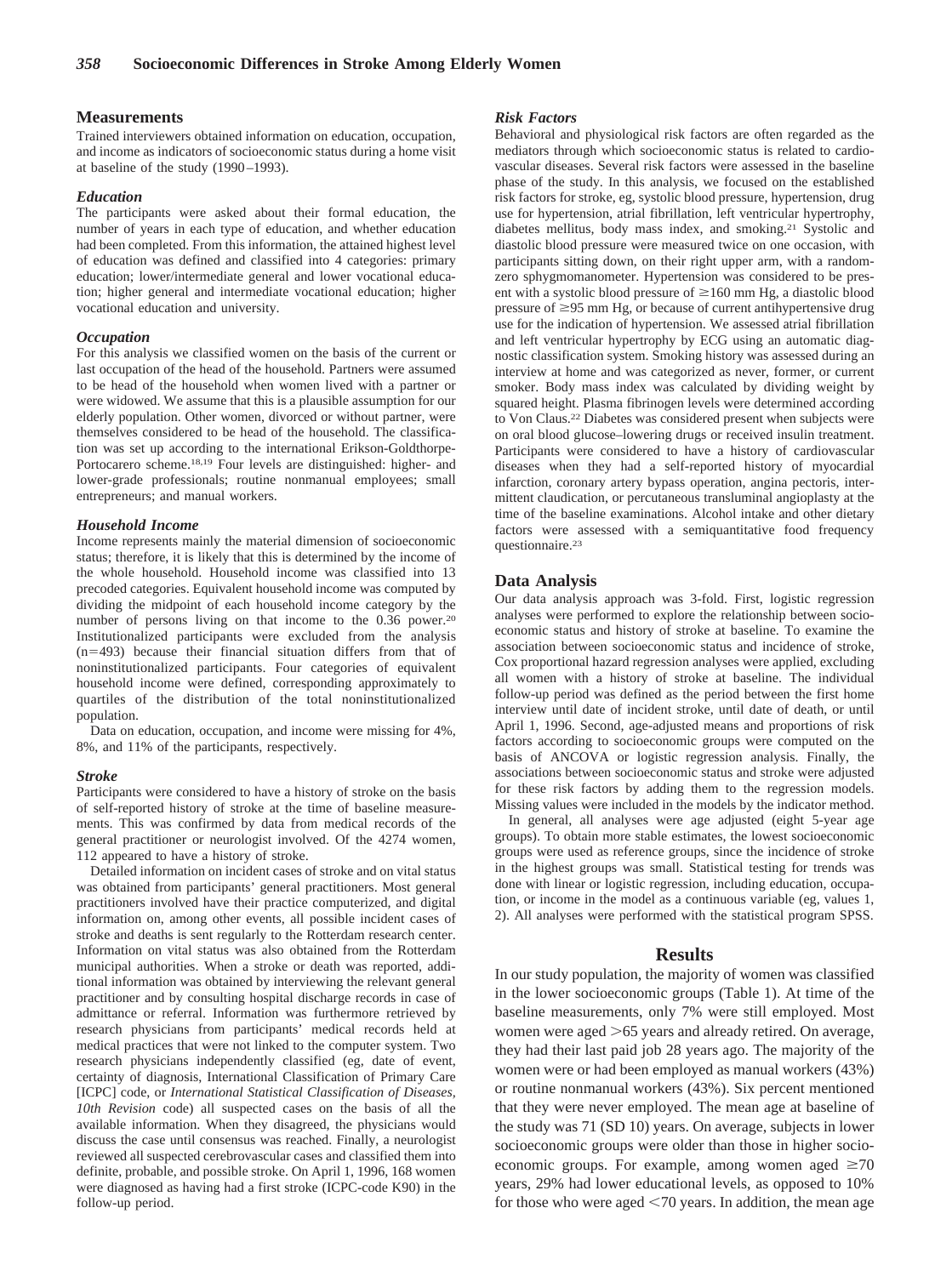|                                              |      | No. of<br>Cases | Adjusted for Age |               |          | Adjusted for Age and Risk Factors* |               |          |
|----------------------------------------------|------|-----------------|------------------|---------------|----------|------------------------------------|---------------|----------|
| Socioeconomic Status                         | n    |                 | 0 <sub>R</sub>   | <b>CI</b>     | P        | 0 <sub>R</sub>                     | CI            | P        |
| <b>Educational level</b>                     |      |                 |                  |               |          |                                    |               |          |
| Primary                                      | 1961 | 72              |                  | $\cdots$      | 0.011    | 1                                  | $\cdots$      | 0.07     |
| Lower/intermediate general, lower vocational | 1188 | 23              | 0.79             | $0.48 - 1.30$ | $\cdots$ | 0.89                               | $0.54 - 1.49$ | $\cdots$ |
| Higher general, intermediate vocational      | 794  | 9               | 0.47             | $0.23 - 0.96$ | $\cdots$ | 0.56                               | $0.27 - 1.17$ | $\cdots$ |
| University, higher vocational                | 158  | 1               | 0.24             | $0.03 - 1.73$ | .        | 0.32                               | $0.04 - 2.35$ | $\cdots$ |
| Occupational level of head of household      |      |                 |                  |               |          |                                    |               |          |
| Manual workers                               | 1507 | 57              |                  | $\cdots$      | 0.18     | 1                                  | .             | 0.51     |
| Small entrepreneurs                          | 224  | 10              | 1.21             | $0.60 - 2.44$ | $\cdots$ | 1.25                               | $0.60 - 2.60$ | $\cdots$ |
| Routine nonmanual employees                  | 1112 | 10              | 0.79             | $0.48 - 1.30$ | $\cdots$ | 0.85                               | $0.51 - 1.42$ | .        |
| Professionals <sup>+</sup>                   | 1080 | 19              | 0.72             | $0.42 - 1.24$ | .        | 0.84                               | $0.47 - 1.47$ | .        |
| Equivalent household income                  |      |                 |                  |               |          |                                    |               |          |
| Quartile 1                                   | 1070 | 30              |                  | $\cdots$      | 0.005    | 1                                  | .             | 0.006    |
| Quartile 2                                   | 819  | 17              | 0.80             | $0.44 - 1.47$ | $\cdots$ | 0.72                               | $0.38 - 1.35$ | $\cdots$ |
| Quartile 3                                   | 862  | 10              | 0.55             | $0.26 - 1.17$ | .        | 0.53                               | $0.24 - 1.16$ | $\cdots$ |
| Quartile 4                                   | 625  | 2               | 0.16             | $0.04 - 0.70$ | $\cdots$ | 0.15                               | $0.03 - 0.68$ | $\cdots$ |

**TABLE 1. Risk of Having a History of Stroke by Socioeconomic Status, Adjusted for Age**

OR indicates odds ratio.

\*Adjusted for systolic blood pressure, hypertension, drug use for hypertension, smoking, cardiovascular diseases, left ventricular hypertrophy, atrial fibrillation, diabetes mellitus, fibrinogen, body mass index, and alcohol consumption.

†This occupational group includes lower- and higher-grade administrators and officials, higher-grade technicians, managers in small business and industrial establishments, proprietors of large businesses, and supervisors of nonmanual employees.<sup>18</sup>

of the stroke cases was higher than that of the noncases. All analyses were therefore adjusted for age.

# **History of Stroke**

Age-adjusted associations between socioeconomic status and history of stroke are shown in Table 1. A history of stroke was less common among the highest socioeconomic groups. The relative risk of having a history of stroke was 0.24 (95% CI, 0.03 to 1.73) for the most highly educated women and 0.16 (95% CI, 0.04 to 0.70) for the highest income group compared with the lowest socioeconomic groups. Linear trends were statistically significant for education and income.

# **Incidence of Stroke**

In Table 2, age-adjusted relative risks of incidence of stroke with socioeconomic status are presented. Similar to the cross-sectional analyses, the highest socioeconomic groups also had a lower risk of stroke. However, statistical significance was only reached for the association between incidence of stroke and occupation of the head of the household. The intermediate educational and occupational groups did not differ in their risk of stroke compared with the lowest groups.

# **Risk Factors for Stroke**

In Tables 3, age-adjusted means and proportions of the main risk factors for stroke according to income are presented. The associations between the other indicators of socioeconomic status are not shown, but for those that are not mentioned specifically, findings were similar to the associations with income. Blood pressure and hypertension were not associated with socioeconomic status. However, smoking was more common in the lower socioeconomic groups compared with

higher socioeconomic groups. A history of cardiovascular disease and diabetes mellitus was more frequent in the lower socioeconomic groups (this was not observed for educational level). For all 3 indicators of socioeconomic status, no associations were observed for left ventricular hypertrophy and atrial fibrillation. Similarly, there was no socioeconomic gradient for plasma fibrinogen levels, with the exception of a trend for education. Body mass index decreased with increasing socioeconomic status. Use of alcohol was positively associated with socioeconomic status.

To examine whether these risk factors could explain the association between incidence of stroke and socioeconomic status, the association between socioeconomic status and stroke was adjusted for these risk factors. The associations between socioeconomic status and stroke remained almost unchanged (Tables 1 and 2). In addition, differences in other dietary factors, such as dietary fat consumption and antioxidants, could not explain the association between socioeconomic status and stroke (results not shown).

# **Discussion**

The results of our study suggest that stroke is substantially more common among women in the lower socioeconomic strata. In addition, the incidence of stroke is higher in the lower socioeconomic groups. However, risk factors were not associated with socioeconomic status in a consistent manner and could only partly explain the association between socioeconomic status and stroke.

A number of issues need to be addressed before results can be interpreted. First, selective participation must be considered. It is likely that the population represents a relatively healthy cohort, since people with health problems are less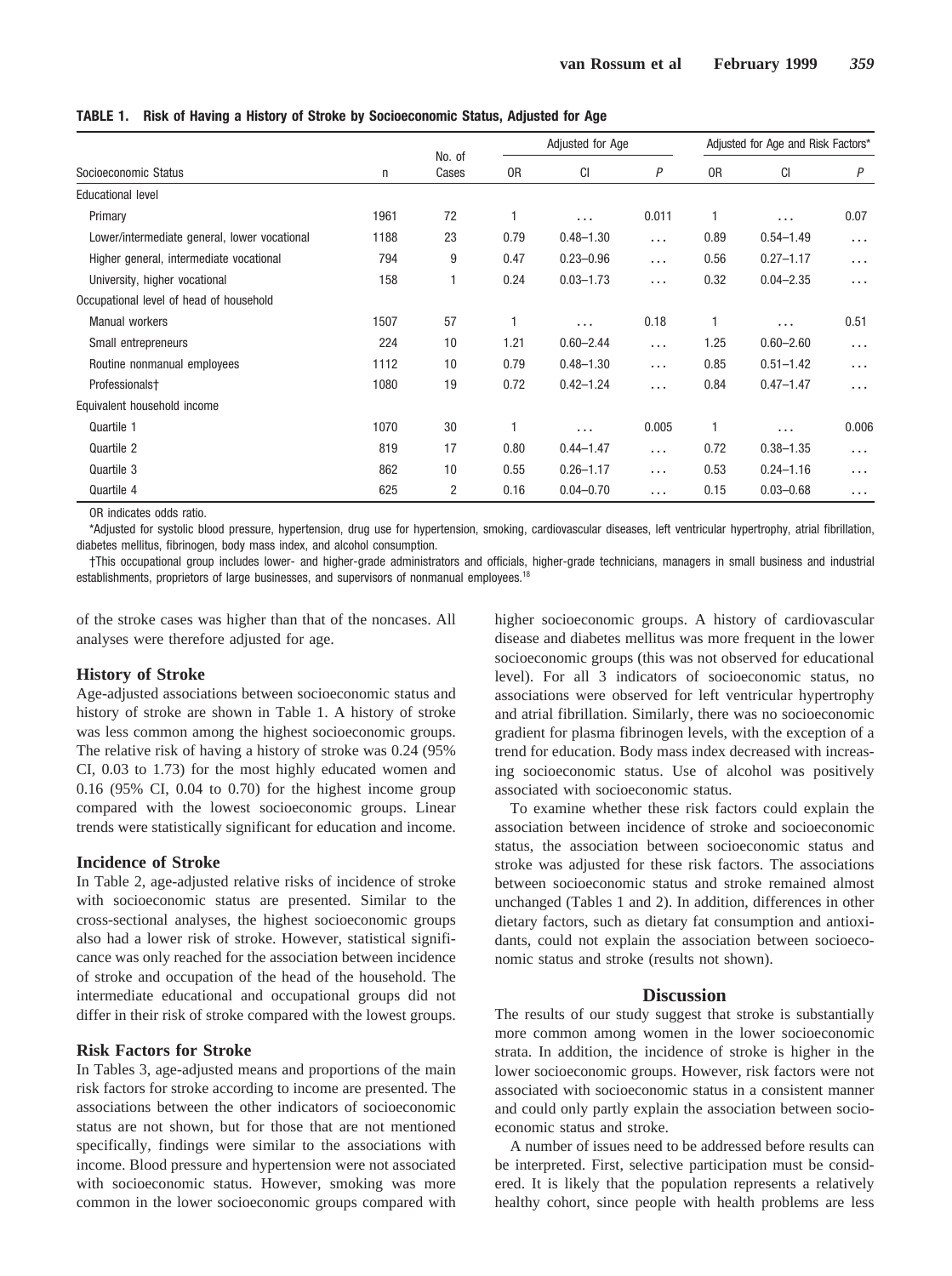|                                              |      |                 |           | Adjusted for Age |          | Adjusted for Age and Risk Factors* |               |          |
|----------------------------------------------|------|-----------------|-----------|------------------|----------|------------------------------------|---------------|----------|
| Socioeconomic Status                         | n    | No. of<br>Cases | <b>RR</b> | <b>CI</b>        | P        | <b>RR</b>                          | <sub>CI</sub> | P        |
| Educational level                            |      |                 |           |                  |          |                                    |               |          |
| Primary                                      | 1889 | 97              |           | $\cdots$         | 0.32     |                                    | .             | 0.53     |
| Lower/intermediate general, lower vocational | 1165 | 32              | 0.81      | $0.54 - 1.22$    | $\cdots$ | 0.86                               | $0.57 - 1.30$ | $\cdots$ |
| Higher general, intermediate vocational      | 785  | 27              | 1.08      | $0.70 - 1.67$    | $\cdots$ | 1.17                               | $0.75 - 1.82$ | .        |
| University, higher vocational                | 157  | 1               | 0.18      | $0.02 - 1.28$    | .        | 0.19                               | $0.03 - 1.36$ | .        |
| Occupational level of head of household      |      |                 |           |                  |          |                                    |               |          |
| Manual workers                               | 1457 | 74              |           | $\cdots$         | 0.054    |                                    | .             | 0.064    |
| Small entrepreneurs                          | 214  | 8               | 0.68      | $0.33 - 1.41$    | $\cdots$ | 0.65                               | $0.31 - 1.38$ | $\cdots$ |
| Routine nonmanual employees                  | 1088 | 46              | 1.02      | $0.71 - 1.48$    | $\cdots$ | 1.05                               | $0.72 - 1.52$ | $\cdots$ |
| Professionals+                               | 1061 | 24              | 0.60      | $0.38 - 0.96$    | $\cdots$ | 0.59                               | $0.37 - 0.95$ | .        |
| Equivalent household income                  |      |                 |           |                  |          |                                    |               |          |
| Quartile 1                                   | 1040 | 53              |           | $\cdots$         | 0.12     |                                    | .             | 0.14     |
| Quartile 2                                   | 802  | 30              | 0.96      | $0.62 - 1.49$    | $\cdots$ | 0.81                               | $0.51 - 1.29$ | .        |
| Quartile 3                                   | 852  | 22              | 0.83      | $0.55 - 1.35$    | .        | 0.81                               | $0.48 - 1.36$ | $\cdots$ |
| Quartile 4                                   | 623  | 8               | 0.55      | $0.25 - 1.16$    | $\cdots$ | 0.57                               | $0.26 - 1.24$ | $\cdots$ |

|  |  |  |  |  | TABLE 2. Risk of First Stroke by Socioeconomic Status, Adjusted for Age |  |  |  |  |
|--|--|--|--|--|-------------------------------------------------------------------------|--|--|--|--|
|--|--|--|--|--|-------------------------------------------------------------------------|--|--|--|--|

RR indicates relative risk.

\*Adjusted for systolic blood pressure, hypertension, drug use for hypertension, smoking, cardiovascular diseases, left ventricular hypertrophy, atrial fibrillation, diabetes mellitus, fibrinogen, body mass index, and alcohol consumption.

†See definition in Table 1.

capable of visiting the research center and thus less likely to participate in the study.24,25 In addition, the exclusion of persons with incomplete follow-ups may have influenced the results. Most people who did not sign the informed consent were simply not able to do so because of their reduced cognitive function. These subjects were slightly older and had a lower socioeconomic status compared with the overall study population. Another cause for loss to follow-up (ie, link-up problems) was not associated with socioeconomic status (results not shown). In our opinion, selective participation only slightly influenced the results or led to an underestimation of the real differences.

Second, the nature of measuring stroke, risk factors, and socioeconomic status needs to be considered. Information bias in the measurement of socioeconomic status was minimized by collecting this information in a standardized manner. However, for older subjects, assessment of socioeconomic status may involve specific difficulties. For instance, although educational level remains relatively stable over time, it may be subject to cohort effects. Also, social status of

| TABLE 3. Risk Factors According to Equivalent Household Income, Adjusted for Age |  |  |  |  |
|----------------------------------------------------------------------------------|--|--|--|--|
|                                                                                  |  |  |  |  |

|                                                            |                          | Equivalent Household Income | Total                   |                         |       |       |        |
|------------------------------------------------------------|--------------------------|-----------------------------|-------------------------|-------------------------|-------|-------|--------|
| <b>Risk Factor</b>                                         | Quartile 1<br>$(n=1040)$ | Quartile 2<br>$(n=802)$     | Quartile 3<br>$(n=852)$ | Quartile 4<br>$(n=623)$ | Mean  | $n^*$ | P      |
| Systolic blood pressure, mm Hq                             | 139.6                    | 140.1                       | 141.0                   | 140.0                   | 140.2 | 3028  | 0.45   |
| Hypertension, %                                            | 34.9                     | 36.4                        | 38.0                    | 33.7                    | 35.8  | 3030  | 0.93   |
| On antihypertension medication, %                          | 20.2                     | 23.6                        | 24.2                    | 19.1                    | 21.9  | 2676  | 0.79   |
| Current smokers of cigarettes, %                           | 23.0                     | 19.8                        | 16.0                    | 16.1                    | 18.7  | 3217  | 0.0001 |
| Never smokers, %                                           | 50.5                     | 51.2                        | 54.0                    | 53.7                    | 52.4  | 3277  | 0.12   |
| Cardiovascular diseases, + %                               | 13.5                     | 11.0                        | 11.2                    | 9.3                     | 11.3  | 3317  | 0.016  |
| Left ventricular hypertrophy on ECG, %                     | 4.2                      | 6.3                         | 4.0                     | 5.4                     | 5.0   | 1507  | 0.96   |
| Atrial fibrillation, %                                     | 1.4                      | 1.0                         | 1.8                     | 1.3                     | 1.4   | 1552  | 0.76   |
| Diabetes mellitus, %                                       | 4.7                      | 6.6                         | 4.0                     | 2.7                     | 4.5   | 3231  | 0.041  |
| Fibrinogen, adjusted for use of vitamin K antagonists, g/L | 2.78                     | 2.88                        | 2.78                    | 2.78                    | 2.81  | 1438  | 0.80   |
| Body mass index, kg/m <sup>2</sup>                         | 26.9                     | 27.2                        | 26.6                    | 26.3                    | 26.8  | 3052  | 0.005  |
| Use of alcohol, %                                          | 69.3                     | 72.3                        | 72.7                    | 80.2                    | 73.6  | 2687  | 0.0002 |

\*Not all risk factors are available for each participant.

†Self-reported history of myocardial infarction, coronary artery bypass operation, angina pectoris, intermittent claudication, or percutaneous transluminal angioplasty.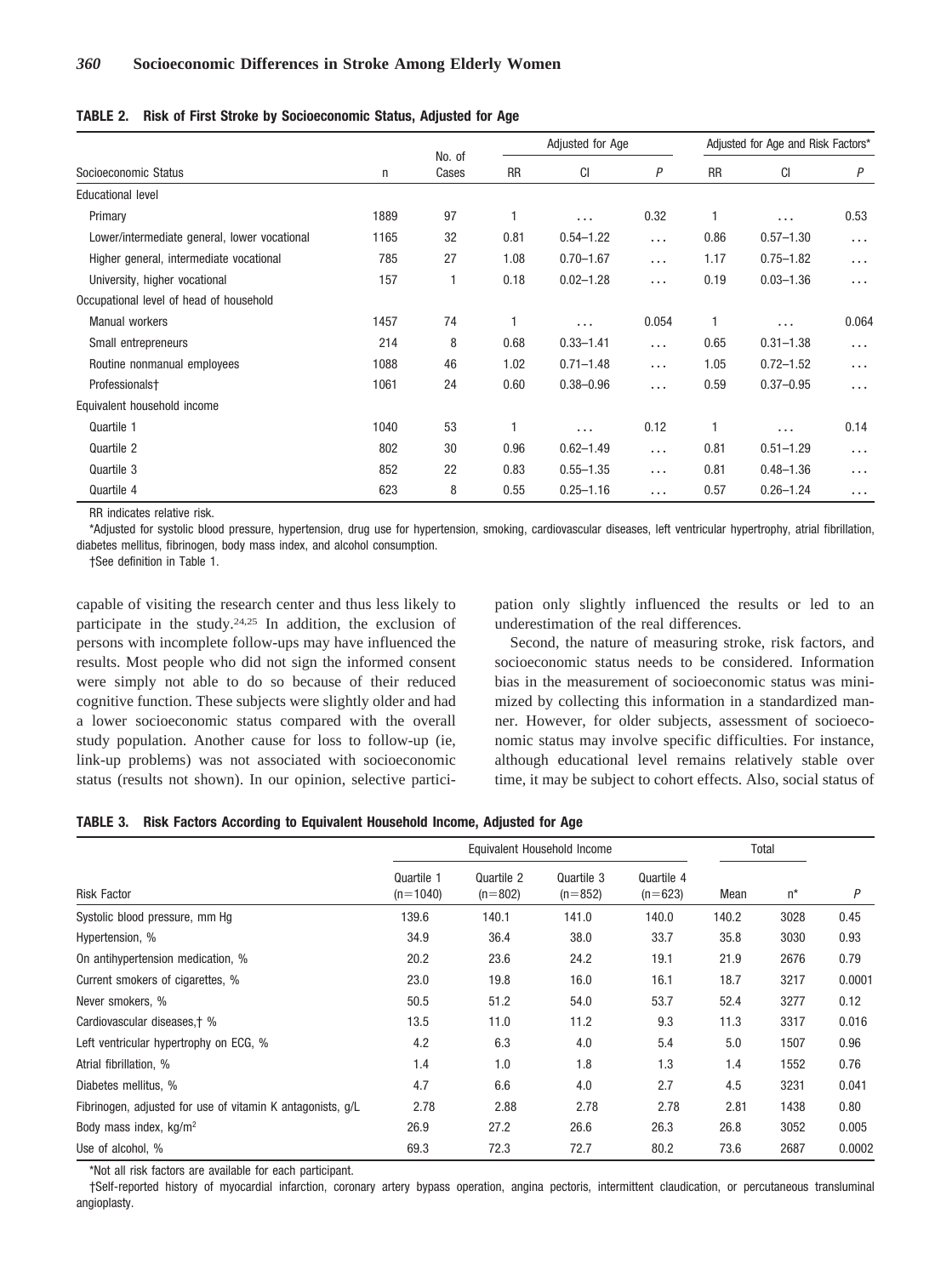a certain occupation may have changed over time because of changes in the structure of society.26 These problems were solved by including age in the multivariate analyses. A disadvantage of measuring income is that it may be affected by a recent divorce or spouse's death. Such a misclassification of socioeconomic status may have led to an underestimation of the association between socioeconomic status and stroke. Although the indicators of socioeconomic status represent different dimensions of socioeconomic status, their associations with stroke were quite similar.

The measurement of stroke may have been affected by inaccuracies in general practitioners' diagnoses. A number of stroke cases may be assigned to other cardiovascular diseases, whereas other diseases may have been wrongly coded as stroke. It is nevertheless unlikely that this has influenced our estimates to a large extent. Another source of bias lies in socioeconomic differences in use of healthcare facilities. It was found that people with a lower socioeconomic status more often consult a general practitioner than people whose socioeconomic status is higher, even with the illness taken into account.<sup>27</sup> For that reason, we decided not to exclude strokes that were less likely (possible) in the neurologists' opinion. Exclusion of these events would have resulted in bias, since the classification depends on whether an event has led to hospitalization and the availability of information about signs and symptoms in patient records. Unfortunately, the number of strokes was too small for stratified analyses to be performed. In addition, it can be hypothesized that the proportion of strokes that go unnoticed by general practitioners is associated with socioeconomic status. However, this nonrandom misclassification will not be as large for socioeconomic differences in stroke, since all stroke patients in the Netherlands will be seen by a general practitioner because of the severity of this disease.

Furthermore, a limitation of our analyses is the relatively short follow-up period. As a result, the number of strokes might be too small to assess a significant association. However, the fact that a similar and statistically significant association between the socioeconomic status and history of stroke is observed confirmed the inverse relationship between the lowest socioeconomic groups and stroke. Nevertheless, it is of concern that despite the larger number of events for incident disease relative to prevalent disease, the pattern of association, especially for the intermediate groups, is not as clear. The question arises of whether the association between socioeconomic status and history of stroke might be biased, because women of a lower socioeconomic groups with a prevalent stroke might be more willing to participate in this study, believing it to be a source of health care. However, in the Netherlands, where health care is easily available for everyone, this is not a likely explanation. Another explanation might be that the association between socioeconomic status and stroke declines with age.

Finally, our study population is rather homogeneous because the extreme socioeconomic groups are slightly underrepresented in the study area.28 In other words, the range of socioeconomic factors was more limited than that in a study that also includes extreme socioeconomic groups. In fact, the true inequalities would probably be larger still, even if more extreme socioeconomic groups had been included.

A number of studies have reported an inverse association between socioeconomic status and stroke.3–15,29–31 However, most reports are based on geographic variation in occurrence of stroke by socioeconomic differences.4,9,12–15,30 Nevertheless, a number of studies at the individual level observed a socioeconomic gradient in stroke, although these studies typically focused on socioeconomic differences in risks to die from stroke among men and among younger age groups.3,5–8,10,29,31 The present study is the first to describe socioeconomic differences in stroke morbidity among elderly women. Even though our study design and methods differ from previous studies, similar trends in the association between socioeconomic status and stroke risk were observed.

The observed trends are strong compared with those in previous studies. The study population only comprised persons aged  $\geq 55$  years. On the one hand, socioeconomic differences at older ages may diminish compared with younger ages, because people from lower socioeconomic groups who live on into old age may represent a very healthy elite; less viable individuals may have died sooner.32 However, this survival effect would be less among women because of a lower mortality rate at younger ages. On the other hand, older persons from lower socioeconomic groups are exposed for a longer time to factors that contribute to socioeconomic differences in health.32 The accumulation of disadvantages over a person's course of life might result in larger socioeconomic differences at older ages.

In this study we focused on the differences among women, since Dutch women suffer from stroke more than men do, and since less is known about socioeconomic inequalities among women. Nevertheless, data on socioeconomic differences in stroke for men were also available in the Rotterdam study. For men, we found no association between socioeconomic status and history of stroke or incidence of stroke (results not shown). This difference between associations for men and women or the difference with results from other studies among younger men could be caused by the fact that the survival effect is more pronounced among elderly men, resulting in smaller socioeconomic differences for stroke. A second cause might be that distribution of risk factors may be different for men and women and for (younger) men in other countries. For example, hypertension, one of the major risk factors for stroke, was positively related with socioeconomic status among men in the Rotterdam study (van Rossum, unpublished data, 1998).

We expected the established risk factors for stroke to explain at least part of the socioeconomic differences in stroke occurrence. However, in our study population, these risk factors may give some explanation for the higher incidence of stroke, but as in other studies, a large proportion of the socioeconomic influence remained unexplained. There are several explanations for this. First, in this study there were some significant socioeconomic differences in risk factors, such as smoking, diabetes, cardiovascular disease, and elevated body mass index, but we did not observe socioeconomic differences in the main risk factors for stroke, such as hypertension, use of antihypertensive drugs, atrial fibrillation, or left ventricular hypertrophy. These results contrast with most other studies on socioeconomic differences in risk factors, which makes further research necessary.2,33–35 Sec